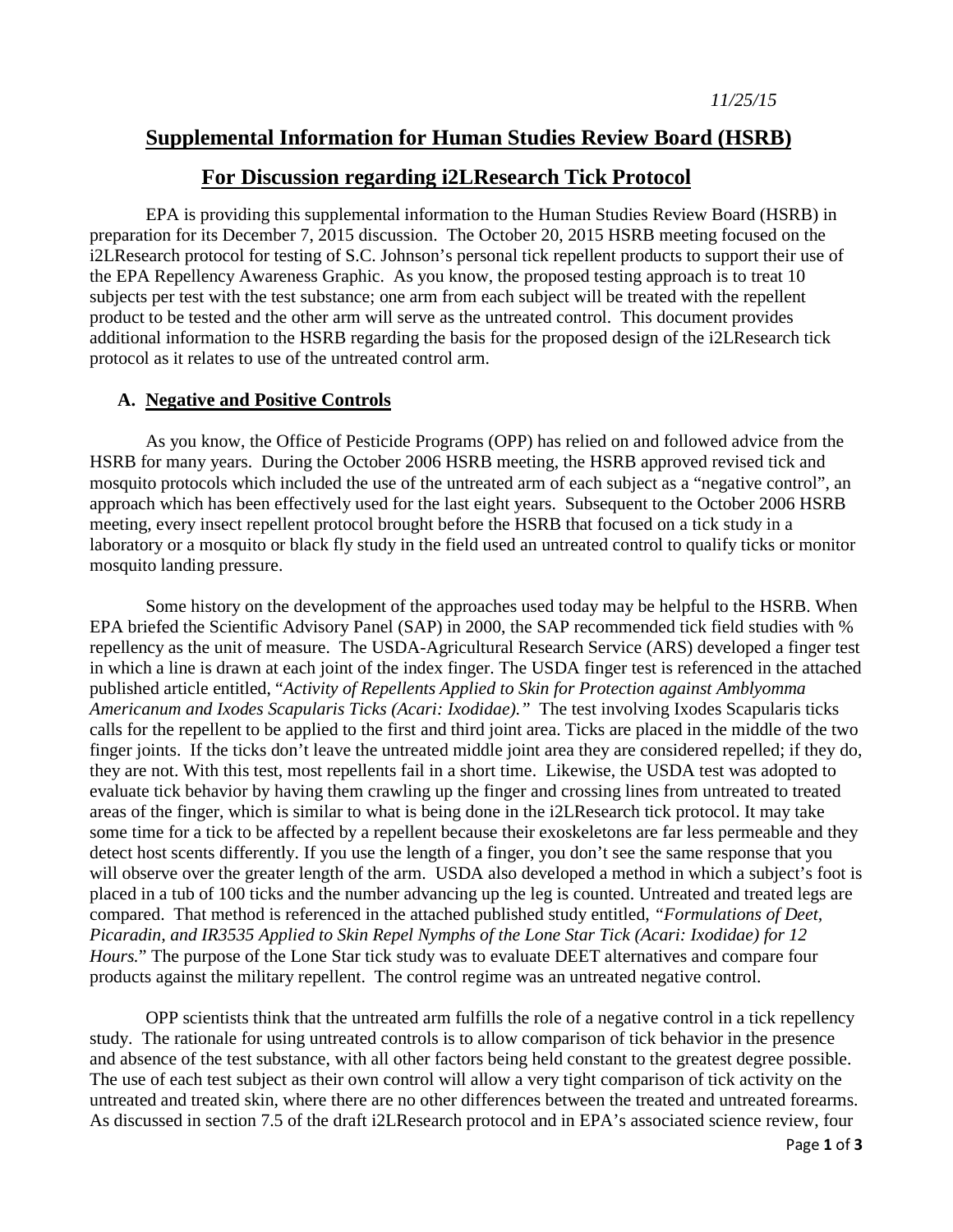lines (a release line, boundary line, crossing line, and upper boundary line) will be drawn on both of the subject's forearms (the treated and untreated forearms) to assess the tick crossing. OPP continues to support the use of the untreated arm in fulfilling the role of a negative control.

In the aforementioned 2006 HSRB meeting, the Board also recommended against having a positive control and repellent studies since 2006 have not included a positive control. Positive controls typically are used to verify that the test system is capable of measuring a response. This has not been an issue for repellent efficacy studies. If the Agency used 20% DEET in ethanol as the positive control, how would EPA use with the resulting data to justify use of the EPA repellency awareness graphic on a specific product? If the Complete Protection Time was greater than another product, for example a 30% DEET product, that would not affect the scientific conclusions associated with the focus of the i2LResearch tick protocol or the content of the repellency awareness graphic for the 30% DEET product. What would we learn from the positive control as it relates to the repellency awareness graphic, which is the underlying reason for the study? The formulation of the insect repellent affects efficacy because it affects the release rate of the active ingredient when applied to the skin. Additionally, the researcher would not be able to test the same ticks in the negative, positive control and treatments. EPA needs the negative control to qualify the ticks. Tick behavior and response is a much different system than the other test systems with which the HSRB may be more familiar. The test system proposed has been used in a number of laboratories for decades to evaluate repellency against ticks.

Positive controls are also used to establish a benchmark for comparison of results from different studies. However, the i2LResearch protocol and proposed study will not directly compare products or be used to make comparative claims. The study is only evaluating the duration of efficacy for individual products and EPA is not comparing one product to another product.

With regard to studies in general, EPA recognizes that there may be variability from study to study. However, the i2LResearch study is not being conducted in the field. The same i2LResearch laboratory is being used for all of the studies being conducted under the proposed protocol. We do not anticipate that conditions in the laboratory will affect the duration of repellency.

In summary, given the purpose of the proposed studies, the history of this topic and EPA's experience with the proposed approach, OPP considers that a test in which each subject serves as his own control (using one arm for the untreated, negative control and one arm for the test) is an appropriate design that is statistically sound and will generate reliable results.

The only endpoint which EPA requires to be measured in the tick repellent study is the duration of efficacy. The unit of measure for determination of the repellent effects is Complete Protection Time (CPT). The CPT for each tick species will be calculated as the time from test substance application to the time of the First Confirmed Crossing. The time in hours for each individual test subject will be used to calculate the median protection time for each species separately. EPA's perspective is that there is no need to measure other endpoints given the underlying objective for the proposed study.

## **B. Timing of Pregnancy Testing**

At the HSRB's April 22-23, 2015 meeting, the HSRB discussed S.C. Johnson's protocol for testing mosquito repellent products to support the use of EPA's repellency awareness graphic. During the April 2015 HSRB meeting, SC Johnson's proposal for pregnancy testing within 48 hours prior to the repellency test was approved by the HSRB without comment. S.C. Johnson is also the sponsor for the tick protocol brought before the board during the October 2015 meeting. EPA anticipates that both the Agency and sponsor will try to address the HSRB's new concerns discussed at the October 2015 HSRB meeting. OPP